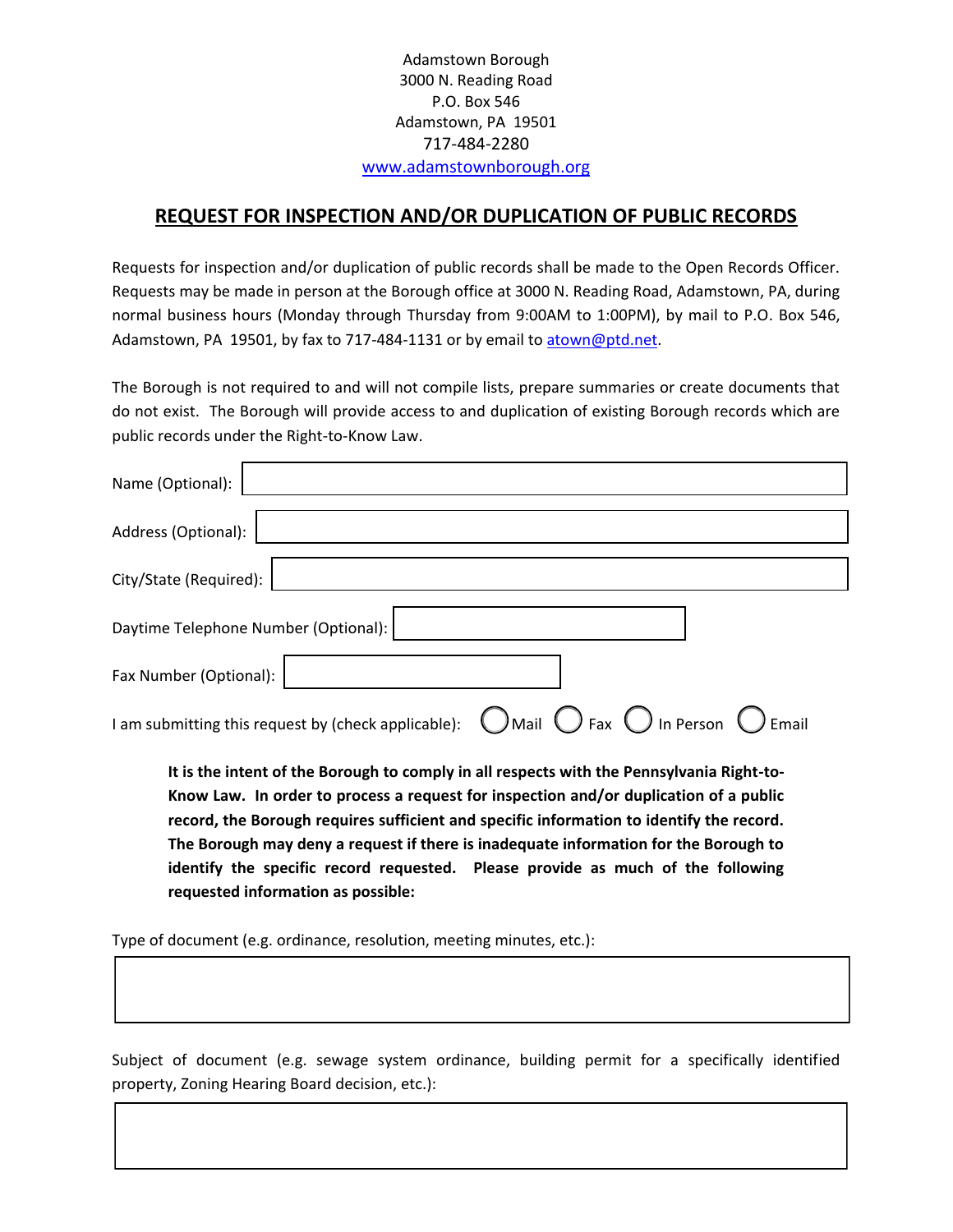Approximate date or dates of documents (should be within a three to six month time frame):

Please state any other information which you believe would assist the Borough in identifying the public record which you seek:

| I wish to examine this public record at the Borough office: | $\bigcirc$ Yes $\bigcirc$ No |  |
|-------------------------------------------------------------|------------------------------|--|
| I wish to obtain a copy of this public record:              | $\bigcap$ Yes $\bigcap$ No   |  |

Unless otherwise requested, the Borough will provide (1) a reference to the website address when the requested record is available on a website or, (2) if not available on the Internet, paper photocopies of public records. The Borough does not guarantee a requested record is available or can be made available in any other format.

I wish a copy of the public record in the following format or media if possible:

I wish the Borough to mail a copy of this public record to me:  $\bigcirc$  Yes  $\bigcirc$  No I wish the public record to be mailed to the following address:

The name and contact information for the Adamstown Borough Open Records Officer is as follows:

 Sam Toffy Adamstown Borough 3000 N. Reading Road P.O. Box 546 Adamstown, PA 19501 717-484-2280 717-484-1131 (Fax)

 $\overline{\phantom{a}}$ 

**The hours of the Open Records Officer are Monday through Thursday from 9:00AM to 1:00PM.**